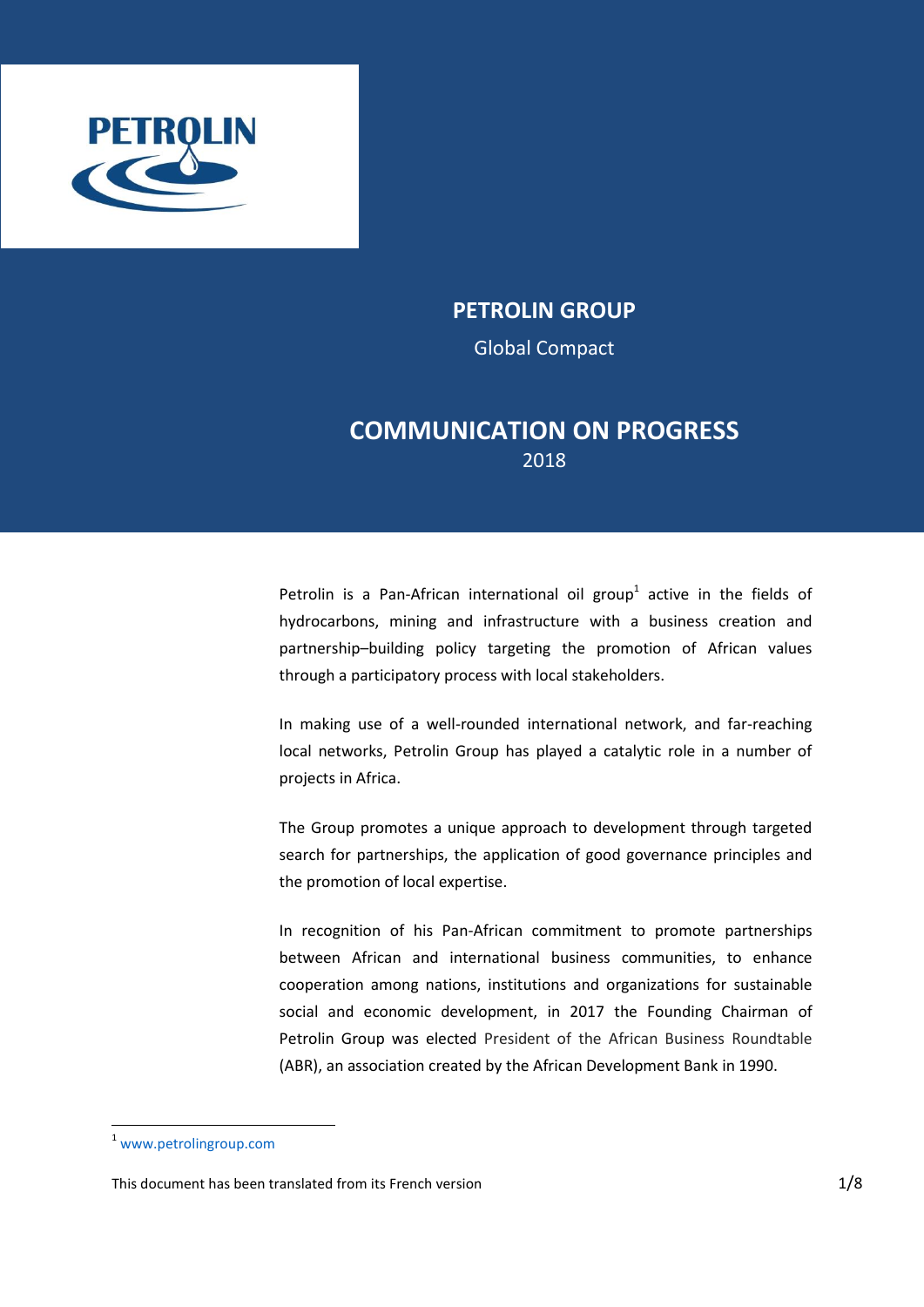#### **COMMUNICATION ON PROGRESS**

Petrolin Group's agreement to adhere to the Global Compact and its support for the Ten Principles is an engagement that all the Group's subsidiaries renewed in 2018.

### A. Human Rights

**[Principles 1](https://www.unglobalcompact.org/what-is-gc/mission/principles/principle-1) and 2: Businesses should support and respect the protection of internationally proclaimed human rights; and make sure that they are not complicit in human rights abuses.**

*The Global Compact calls on its participants to promote and respect Human Rights without distinction as to race, color, sex, language, religion, political opinion or other, national or social origin, property, birth or any other status, special attention being paid to vulnerable groups, including women, children, people with disabilities, indigenous peoples, migrant workers, the elderly, etc.*

In application of these principles, Petrolin Group regularly devotes part of the revenue from its business activity to support humanitarian and socio-economic development projects in Africa. By providing access to education, training and health and developing all types of infrastructure (sanitary, energy, road, etc.), the Group contributes to enhancing the living conditions of many communities and regions.

Beyond the concrete actions - some of which are listed below - Petrolin Group applies systematically the principles of respect due to human beings. The Group engages in an integration policy at all levels. Whether in hiring, partnerships, business transactions, services or any other business relationship, Petrolin ensures the respect of women and men and promotes equal opportunities for all, without distinction of any kind.

Petrolin Group is committed to promoting African values through targeted actions, conducted by its various subsidiaries. Priority has always been given to sharing knowledge and experiences and inclusive dialogue as instruments for peace, equality and integration, especially for young people and women. Thus, the Group is committed to programs enabling their economic and social empowerment, their visible integration into economic life, their development and their growth. It is in light of the Group's manifold commitments in this area that Petrolin was approached in 2018 by the International Organization of *La Francophonie* (OIF) to work together on the implementation of

This document has been translated from its French version 2/8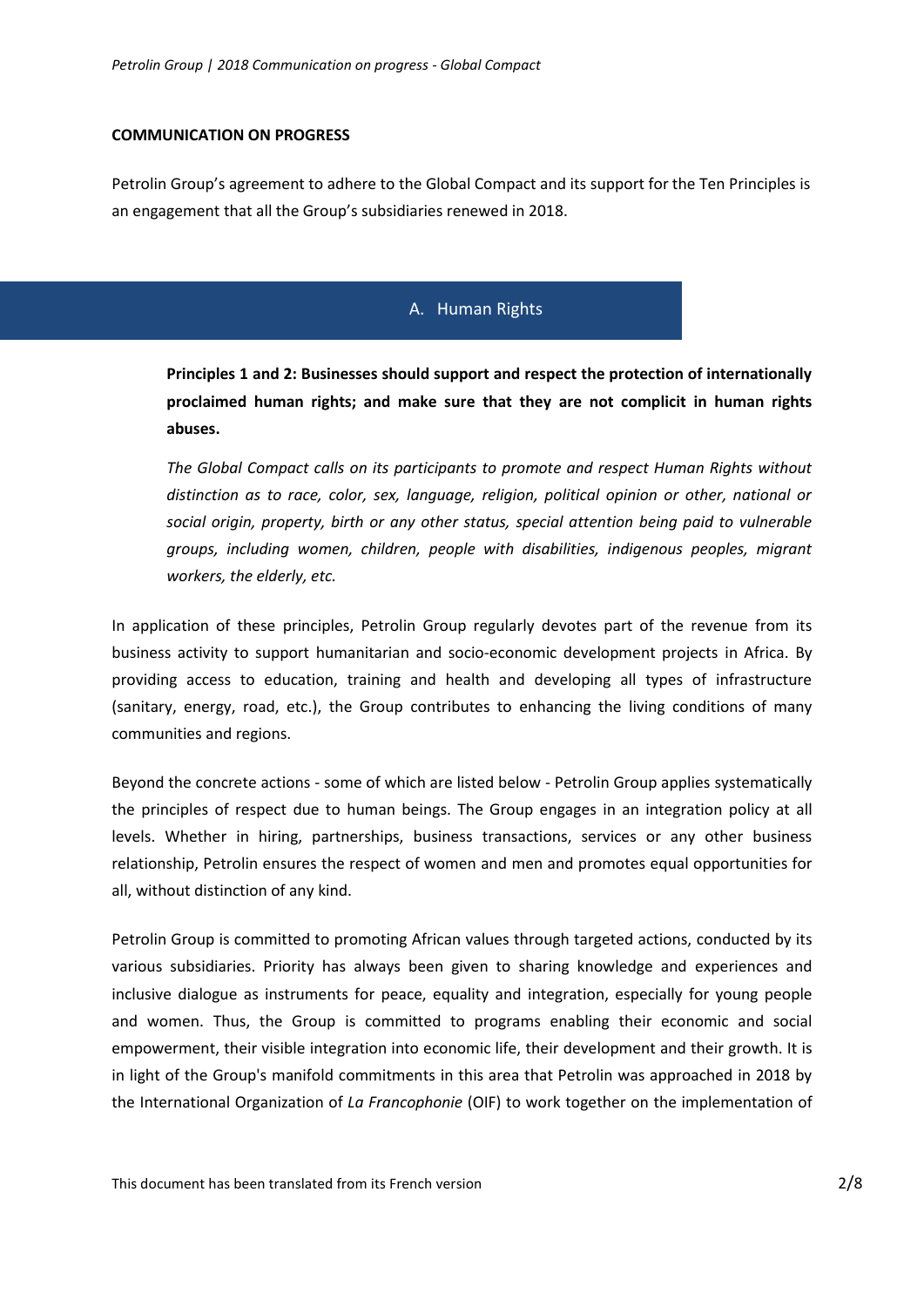the Directory of structures that focus on Gender Equality *issues in West Africa*<sup>2</sup>. This is a document that lists the structures dedicated to the issue of gender equality in this region of the continent. The goal is to introduce the structures which are already working to establish equality in order to provide a reference tool for stakeholders (public and private), interventions (technical, financial, cultural, educational, health, etc.) and modalities of action. With special focus on the role of women in the African economy, Petrolin's response materialized in the form of a partnership between OIF and Fondation Espace Afrique<sup>3</sup> (FEA), the Group's humanitarian arm.

Moreover, with FEA, the Group contributed this year to the construction of a school in Burundi<sup>4</sup> and some two hundred children were provided access to education taking into account those of its school complex in rural area, in Mpaga, Gabon. At the university level, its commitment to finance the studies of a young Nigerian at the Florida Institute of Technology in the United States led to his graduation in mechanical engineering, which allowed him to be hired as a system engineer in the US. In respect of health, Petrolin works in proximity with rural populations in Yakassà-Mè, Ivory Coast, by ensuring continuing delivery of its HIV AIDS program. In Mpaga, Gabon, its health center was able to provide treatments for more than fifteen thousand cases and deliver as much care.

Petrolin's affiliates share its commitment. From that point, in Ogbele, Nigeria, programs were undertaken to support social responsibility vis-a-vis host communities. Through a women's empowerment program, NDEP<sup>5</sup>, a company in which Petrolin holds a significant participating interest, funded training for 100 women from six host communities. The same company also financed the construction of two classrooms in a high school and offered scholarships to 154 students from the Runuekpe community. In addition, thanks to other similar actions, about 1500 people were provided learning support.

Driven by the desire to boost the African economy, in 2018 the Group continued to work at a steady pace as part of the «Epine Dorsale» or Backbone Project<sup>6</sup>, a large-scale integrated transport infrastructure program carried out by its subsidiary PIC Network Ltd. The program was designed to promote trade between Benin and its neighbors, particularly landlocked countries and regions such as Niger, Burkina Faso or northern Nigeria, in a bid to create an economic momentum that generates more growth, jobs and prosperity for an entire region in Africa.

**.** 

<sup>&</sup>lt;sup>2</sup> FEA, Annual report 2018 (https://espaceafrique.org/fondation/telecharger)

<sup>&</sup>lt;sup>3</sup> www.espaceafrique.org

<sup>&</sup>lt;sup>4</sup> FEA, Annual report 2018 (https://espaceafrique.org/fondation/telecharger)

<sup>5</sup> www.ngdelta.com/investor-relations/annual-reports

 $<sup>6</sup>$  Infrastructure program in Benin with a regional reach: railway, deep port, dry ports and airport</sup> (www.thebackboneproject.com/EN)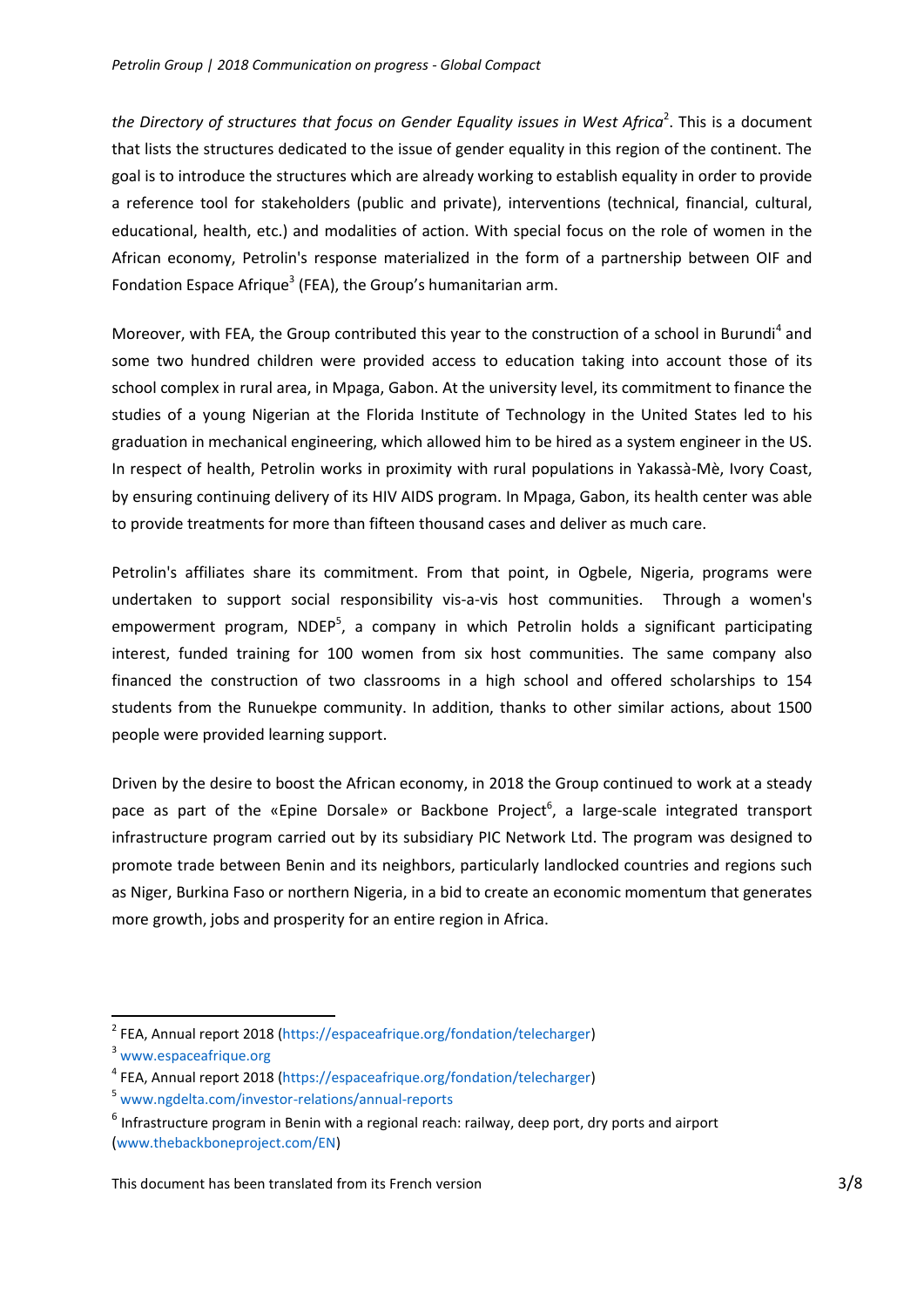Since being on the move is inherent in certain activities of Petrolin, during the travel and lodging of employees, its choice is always on providers who respect the laws in force. Its expert team takes care of carefully selecting the hotel establishments and airlines and opts only for structures that guarantee optimum safety and comfort conditions.

### B. Labour

**[Principles 3,](https://www.unglobalcompact.org/what-is-gc/mission/principles/principle-3) 4, 5 and 6: Businesses should uphold the freedom of association and the effective recognition of the right to collective bargaining; the elimination of all forms of forced and compulsory labor; the effective abolition of child labor; and the elimination of discrimination in respect of employment and occupation.**

*The Global Compact urges to respect the rights of workers and contribute to the elimination of all forms of discrimination.* 

Petrolin's recruitment and remuneration policy is consistent with the provisions of legal framework of the countries in which the Group operates, regardless of origin, sex, religious belief or other. The Group avers that all the staff is treated with respect, regardless of the position held.

For the levelling of knowledge, this year Petrolin trained different teams of its subsidiaries in Benin, Gabon and Ivory Coast in certain computing tools and information technologies, promoting through this action both the transfer of knowledge and the impetus to a pro-active exchange between the different members of the Group.

With this knowledge transfer policy, the Group targets the skills development of its employees.

#### C. Environment

**[Principles 7,](https://www.unglobalcompact.org/what-is-gc/mission/principles/principle-7) 8 and 9: Businesses should support a precautionary approach to environmental challenges; undertake initiatives to promote greater environmental responsibility; and encourage the development and diffusion of environmentally friendly technologies.**

*The Global Compact calls on corporations not to cause damage to the environment and to be the right actors for the community.*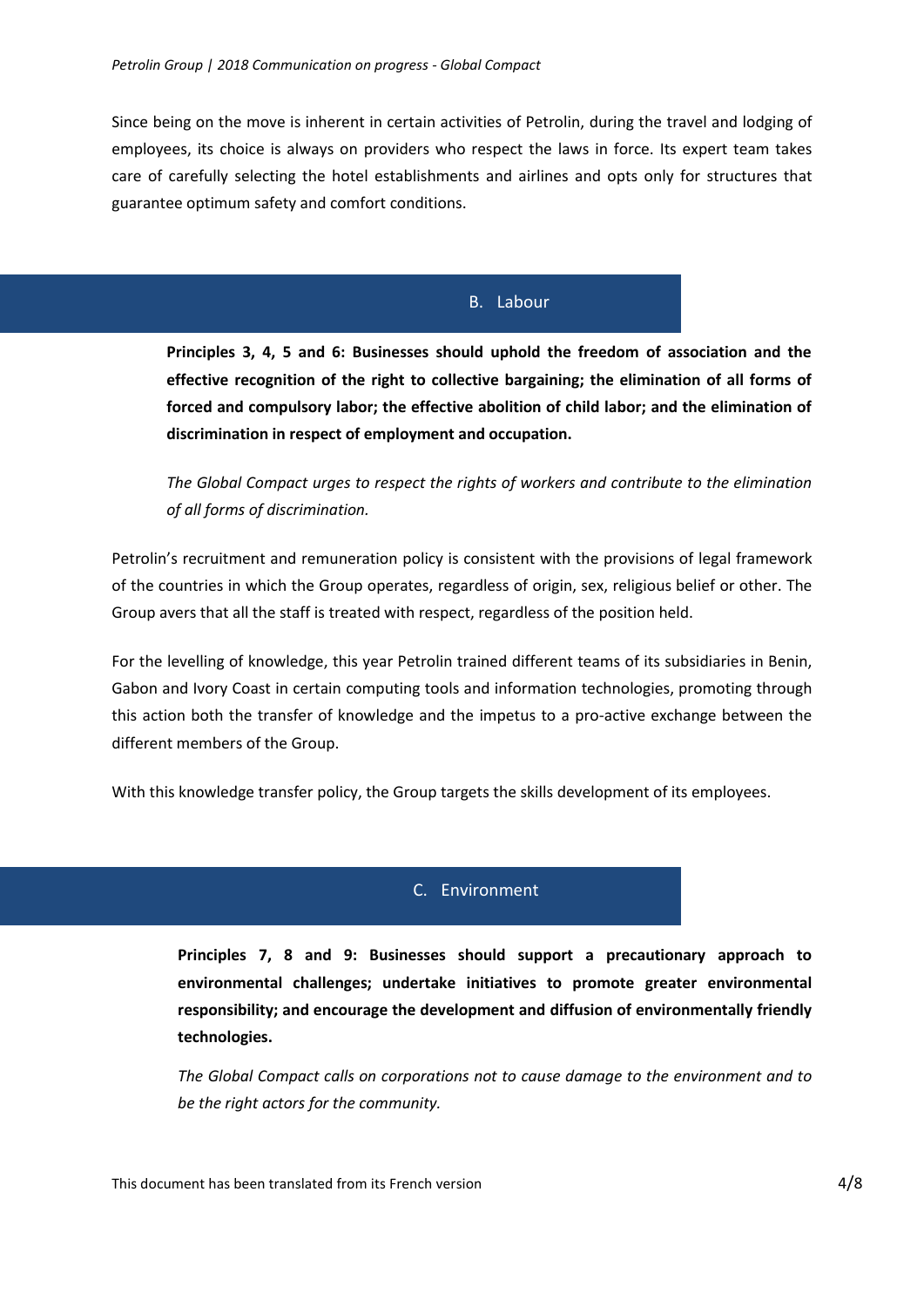As an industrial group, and aware of the impact that its activities can have on the environment and the responsibility resulting therefrom, the Group tries to mitigate the effects that cause the most impact by adopting an appropriate policy and by ensuring compliance with the applicable environmental conservation rules.

As part of its oil operations, the Group continued to focus on the management of flared gas by maintaining the level at less than 2% (technical flare) of the total gas produced. In accordance with its Gas Monetization and Environmental Protection Strategy, the subsidiaries and affiliates continue to meet their gas emission reduction targets, in line with their commitments vis-a-vis the World Bank's Zero Flaring Initiative (GGFR). Concerned about the welfare of host communities, regular audits are carried out on the ground in order to address and anticipate any environmental degradation.

With regard to the infrastructure sector, PIC Network Ltd, the Group's subsidiary is fully investing in its project to build a deep-water port at Sèmè-Podji in Benin, for which it has already been granted an environmental and social compliance certificate. This year, it completed the development of the Dry Port of Parakou. Located in the north of Benin, more than 400 km from Cotonou, it is designed to relieve the congestion of the Port Autonomous of Cotonou in order to serve the countries of the hinterland, including Niger, Burkina Faso, Mali, Chad and other landlocked regions such as northern Nigeria. Thanks to its connection to the rail network, the Dry Port of Parakou will reduce the number of trucks on this section, thereby contributing to the reduction of CO2 emissions. The deep-water port of Sèmè Podji and the Dry Port of Parakou are part of the «*Epine Dorsale*» or Backbone Project<sup>7</sup>.

Furthermore, with regard to the aviation business, its subsidiary Comfort Jet Services reports its CO2 emissions to the Directorate of Civil Aviation, and it is required to take measures to reduce those emissions through operational or equipment modernization procedures. During the flight preparation, the auxiliary engine is used for cabin conditioning (start-up limited to 30 minutes prior to take-off).

In the agricultural sector, the Group contributes to the development and dissemination of environmentally friendly technology. Its agro-ecological and biological actions at the International Center for Experiments and Valorization of African Resources (CIEVRA)<sup>8</sup>, in Benin, are one example with the BIO certification issued by a German organization and renewed each year since 2008. In addition, the Food For Life (FFL) program, launched in 2017 at CIEVRA - in partnership with the international NGO Mercy Ships- allowing training in agro-ecology, farming, nutrition and processing

**.** 

 $^7$  Infrastructure programme in Benin with a regional outreach: railway, deep-water port, dry ports, airport and roads (www.thebackboneproject.com/EN)

<sup>8</sup> CIEVRA, Benin (https://espaceafrique.org/projets/cievra)

This document has been translated from its French version 5/8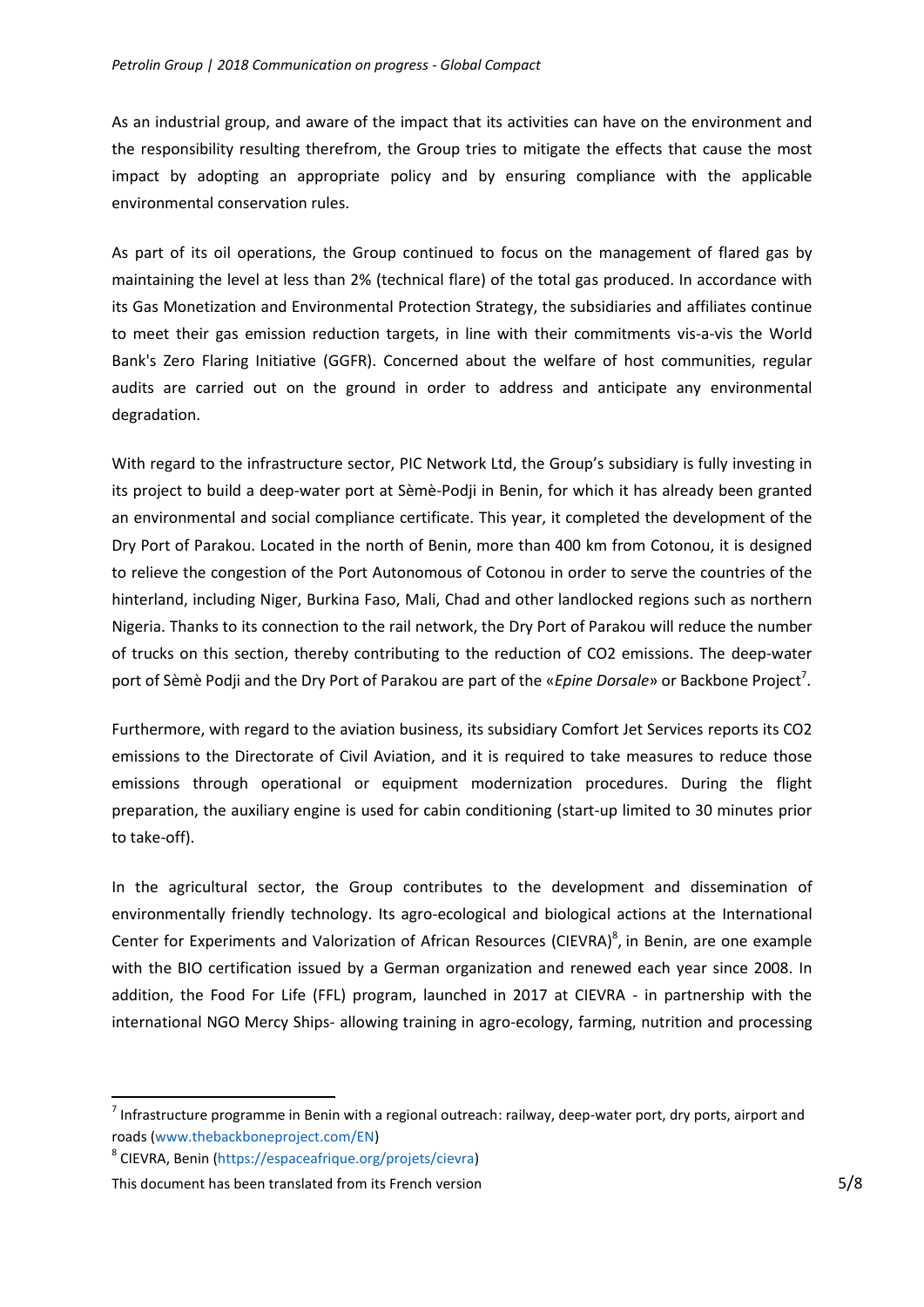of 34 trainers, gave its first results<sup>9</sup> with the kick-off in Benin of the AgroLife program by two FFL participants, five months only after the end of the training.

Regarding the Media activity, the subsidiaries of the Eden TV Group and Diaspora FM submitted this year a request for ISO Certification in relation to Petrolin's responsibilities in the areas of quality, environment and safety.

When traveling, the Group chooses to the extent possible alternatives which are less polluting, giving priority to rail transport and promoting meetings held by videoconference. In a bid to standardize such practice, the Group has provided some of its offices in Europe and Africa with the necessary equipment. Petrolin continues to work towards making this practice last and bring it into widespread use at all levels in the context of communications between subsidiaries, affiliates, partners and service providers. From that point, Comfort Jet, based in Togo, successfully implemented a certifying online training system thanks to the high-speed Internet connection, thus avoiding extensive travel each year, which translates into reduced carbon footprint per person.

In addition, when purchasing office supplies and other consumables, in general, Petrolin would choose suppliers who are committed to the respect for the environment (ISO 9001, ISO 14001, ISO 9706 certified, ...). As regards to IT, sensitive to the life cycle of products, re-use of phones, tablets and PCs - new equipment is acquired only when it is justified while opting for certified energy-saving appliances. In this sense, a committee was put in place to review acquisitions in order to avoid unnecessary IT purchases. Also, it should be noted that the Group's websites are hosted on servers using 60% hydropower and 40% renewable energy (ISO 50001).

The paper used by the Group in some of its subsidiaries is recyclable, ISO 9706 certified (for the permanent paper designed for archiving), ecolabel and labelled FSC (Forest Stewardship Council), coming off a production guaranteeing the sustainable management of forests.

Reduced number of prints or double-sided and black / white printing is recommended and installed by default for all users. Also, the Group advocates the dematerialization of documents by setting up an effective electronic information management system. For example, Comfort Jet aircraft cabins have an electronic system embedded in the cockpit (the EFB system) replacing the paper. In terms of billing and quotation, the Group accepts electronic means. For its internal and external exchanges, the Group encourages electronic messaging and telephone calls as the primary means of communication.

Among other green practices that contribute significantly to the reduction of greenhouse gas emissions, we can mention the reduction of waste generation. A straightforward example is

 $\overline{a}$ 

<sup>&</sup>lt;sup>9</sup> FEA, 2018 Annual report (https://espaceafrique.org/fondation/telecharger)

This document has been translated from its French version 6/8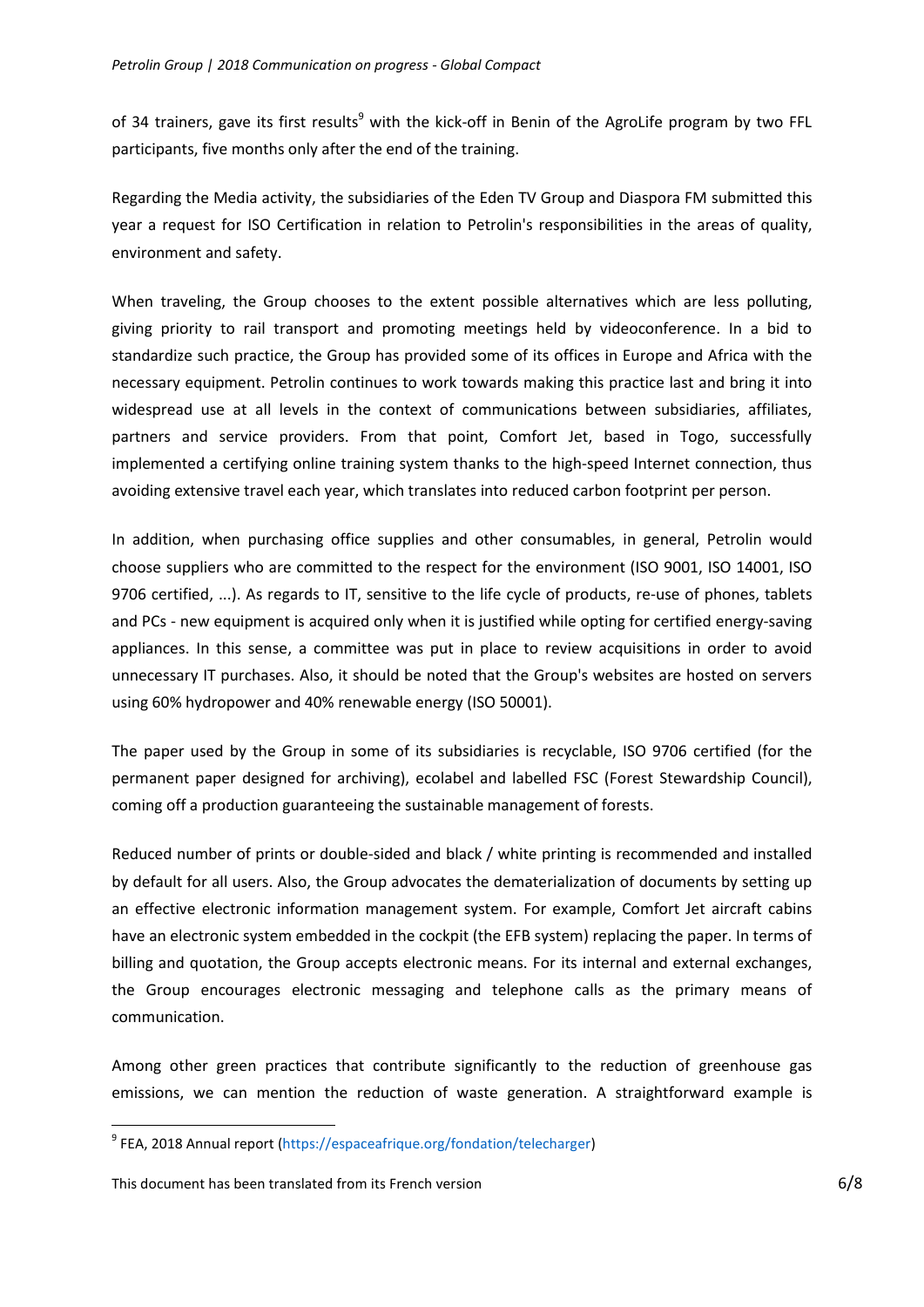provided by the installation of water fountains for the staff in order to minimize the use of individual plastic bottles. In order to encourage recycling, the Group has created recovery and sorting points of various worn objects including paper, glass, plastic, ink cartridges, coffee capsules, batteries, electronic devices, fax machines and conventional phones, etc. To ensure better management of collection and disposal, the Group has put in place contracts with external service providers and assigned internal responsibilities.

Convinced that the impact of individual actions should not be underestimated, the Group encourages eco-responsible gestures and voluntary actions from employees (use of printed paper as draft, LED lighting of the premises, standby mode and / or switching off of devices, water savings, natural lighting as much as possible, use of gourds for drinking, use of public transport, traveling by bike or on foot, etc.) and tries to integrate them.

### D. Anti**-**Corruption

**[Principle 10:](https://www.unglobalcompact.org/what-is-gc/mission/principles/principle-10) Businesses should work against corruption in all its forms, including extortion and bribery.**

*The Global Compact urges to be proactive by implementing workable anti-corruption policies and programs at all levels.*

Good governance is part of the foundations upon which Petrolin Group's action is built. Compliance with the rules the Group imposes on itself is a constant endeavor that drives the life of its subsidiaries and a prerequisite for the choice of its partners.

The accounts of its various companies comply with the laws and regulations in force where the Group operates. All commercial, banking and financial transactions are carried out in a transparent manner, they are subject to internal controls and are based on documentary evidence. In some cases, the double signature on checks and payment orders is required.

The Group's procurement and award procedures are subject to calls for tenders, such as shown in the past by the award of the Benin-Niger railway concession in 2010 following an international invitation to tender, and a 45% participating interest in the oil block OML 34 in Nigeria in 2012. Strategic choices involving a financial burden are decided upon by the committee.

Petrolin's results are audited on an annual basis by external auditors and made available to the authorities, banking institutions and its commercial partners that so request. The Group pursues a formal, public and zero-tolerance policy against corruption.

This document has been translated from its French version **718**